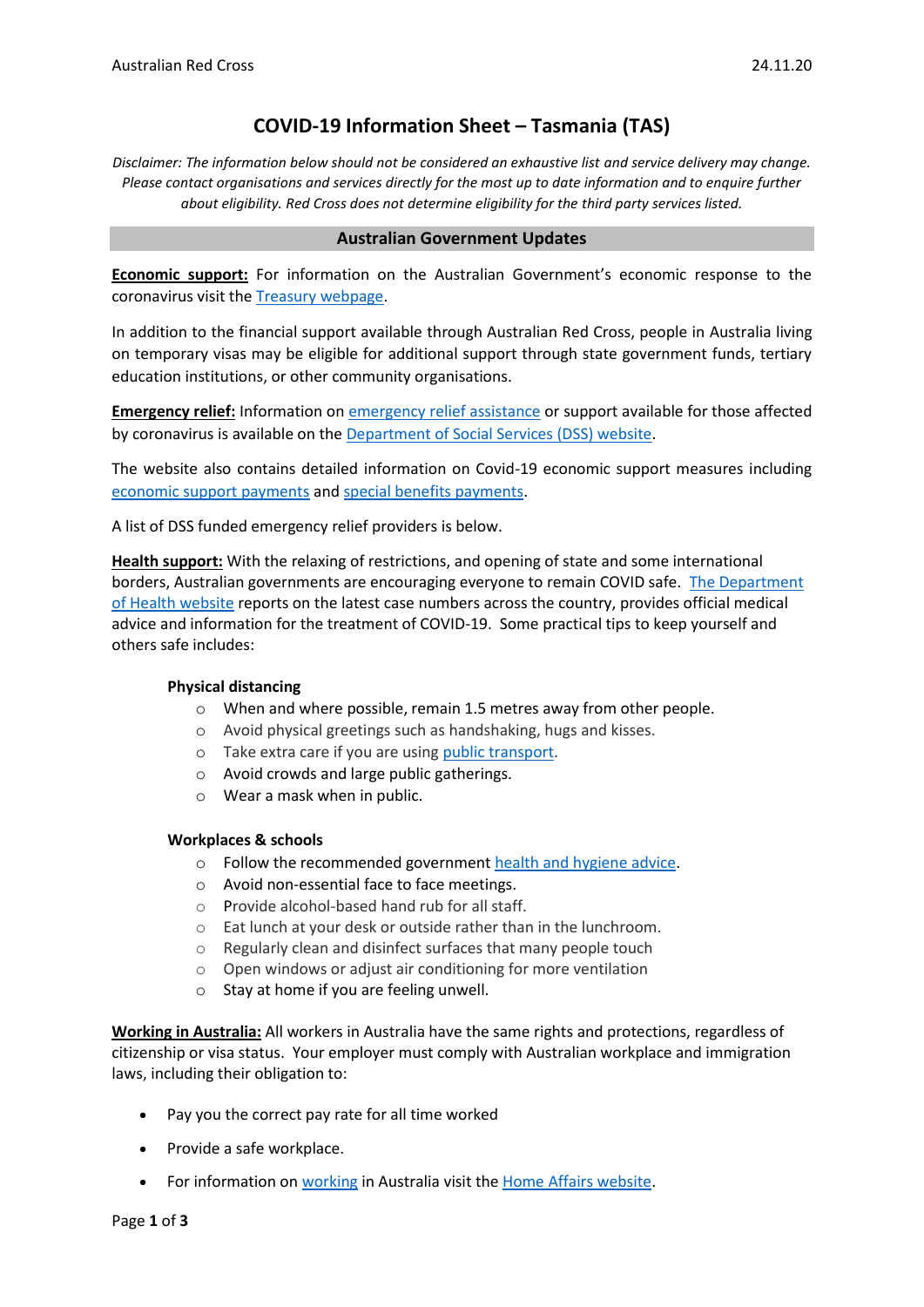The Fair Work [Ombudsman](https://www.fairwork.gov.au/) provides education, assistance, advice and guidance to employers and employees, and can inquire into and investigate breaches of the Fair Work Act.

Additionally, the Australian Red Cross' [Support for Trafficked People Program](https://www.redcross.org.au/get-help/help-for-migrants-in-transition/trafficked-people) provides assistance for people who have experienced forced labour, human trafficking, labour exploitation and forced marriage. For more information [visit the website here.](https://www.redcross.org.au/get-help/help-for-migrants-in-transition/trafficked-people)

#### **DSS emergency relief providers**

## **Burnie – Ulverstone**

| $\bullet$        | <b>Youth, Family &amp; Community Connections</b>                        | (03) 6423 6635   |  |
|------------------|-------------------------------------------------------------------------|------------------|--|
|                  | Food, transport, clothing or chemist vouchers<br>$\circ$                |                  |  |
|                  | Part payment of utilities<br>$\circ$                                    |                  |  |
|                  | Assistance with specialist needs (e.g. education and health costs)<br>O |                  |  |
| ٠                | <b>Wyndarra Centre Incorporated</b>                                     | (03) 6452 2722   |  |
|                  | Financial Support and Emergency Relief<br>$\circ$                       |                  |  |
| ٠                | The Salvation Army                                                      | (03) 6430 4100   |  |
| ٠                | The Launceston City Mission                                             | $(03)$ 6335 3000 |  |
| ٠                | St Vincent De Paul Society                                              | (03) 6333 0822   |  |
|                  | CatholicCare Tasmania                                                   | (03) 6431 8555   |  |
| <b>Devonport</b> |                                                                         |                  |  |
| $\bullet$        | <b>Youth, Family &amp; Community Connections</b>                        | $(03)$ 6423 6635 |  |
|                  | Food, transport, clothing or chemist vouchers<br>$\circ$                |                  |  |
|                  | Part payment of utilities<br>$\circ$                                    |                  |  |
|                  | Assistance with specialist needs (e.g. education and health costs)<br>O |                  |  |
| ٠                | <b>Wyndarra Centre Incorporated</b>                                     | (03) 6452 2722   |  |
|                  | <b>Financial Support and Emergency Relief</b><br>$\circ$                |                  |  |
| ٠                | The Salvation Army                                                      | (03) 6424 9211   |  |
| ٠                | The Launceston City Mission                                             | $(03)$ 6335 3000 |  |
| ٠                | St Vincent De Paul Society                                              | (03) 6333 0822   |  |
|                  | CatholicCare Tasmania                                                   | (03) 6431 8555   |  |
| <b>Hobart</b>    |                                                                         |                  |  |
|                  | Uniting                                                                 |                  |  |
|                  | <b>Emergency Relief &amp; NILS</b><br>$\circ$                           | (03) 6234 1296   |  |
|                  | Offices in Hobart, Gagebrook & Bridgewater<br>$\circ$                   |                  |  |
|                  | Phone appointments only, call to book<br>$\circ$                        |                  |  |
|                  | The Salvation Army                                                      | (03) 6231 5440   |  |
|                  | Appointments on Mondays, Wednesdays & Fridays<br>$\circ$                |                  |  |
|                  | Call to make an appointment<br>$\circ$                                  |                  |  |
|                  | <b>Hobart City Mission</b>                                              | (03) 6215 4200   |  |
|                  | Food packs, vouchers and utility support<br>O                           |                  |  |
|                  | St Vincent De Paul Society                                              | (03) 6333 0822   |  |
|                  | CatholicCare Tasmania                                                   | (03) 6431 8555   |  |